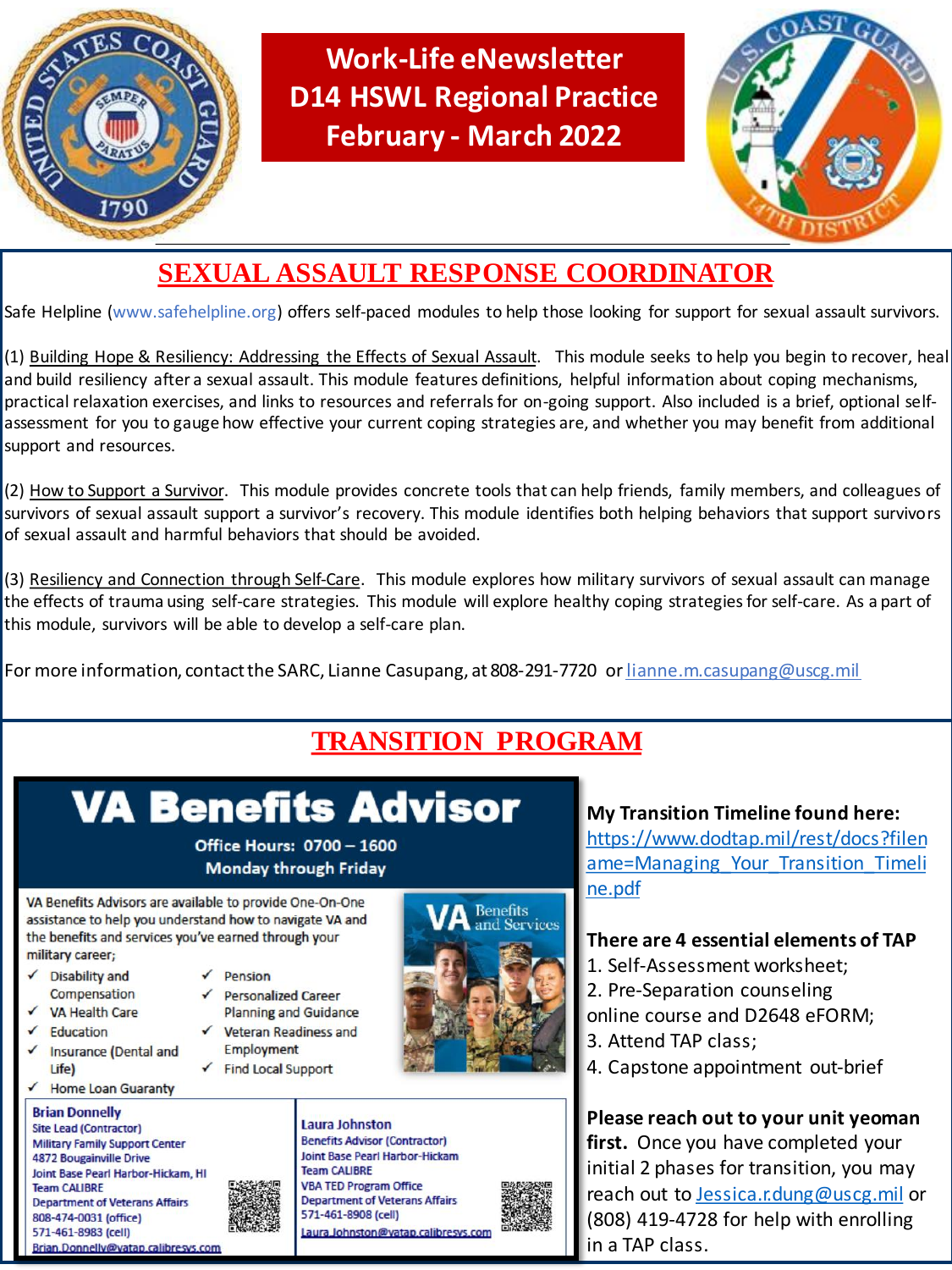## **FAMILY ADVOCACY SPECIALIST**

- In the USA, a woman is assaulted or beaten every nine seconds.
- 1 in 3 women and 1 in 4 men have been in abusive relationships.
- 10 million Americans are victims of Domestic Violence each year
- Domestic Violence Hotlines receive more than 200,000 calls per year.
- Intimate partner Violence accounts for 15% of all violent crimes in America
	- Both Men and Women can be victims of domestic violence.
	- Both men and Women can be perpetrators of Domestic Violence
- There has been an increase in Domestic Violence since the COVID 19 Pandemic

The USCG has zero tolerance for Domestic Violence and has dedicated the Family Advocacy Program to preventing, assessing and treating Domestic Violence . It can be very frightening if you or someone you know is involved in an abusive relationship. Responding to abuse can be challenging. If you are concerned about yourself or someone else, please contact the D-14 Family Advocacy Specialist, **Katherine Robredo at (808) 798-0461.**

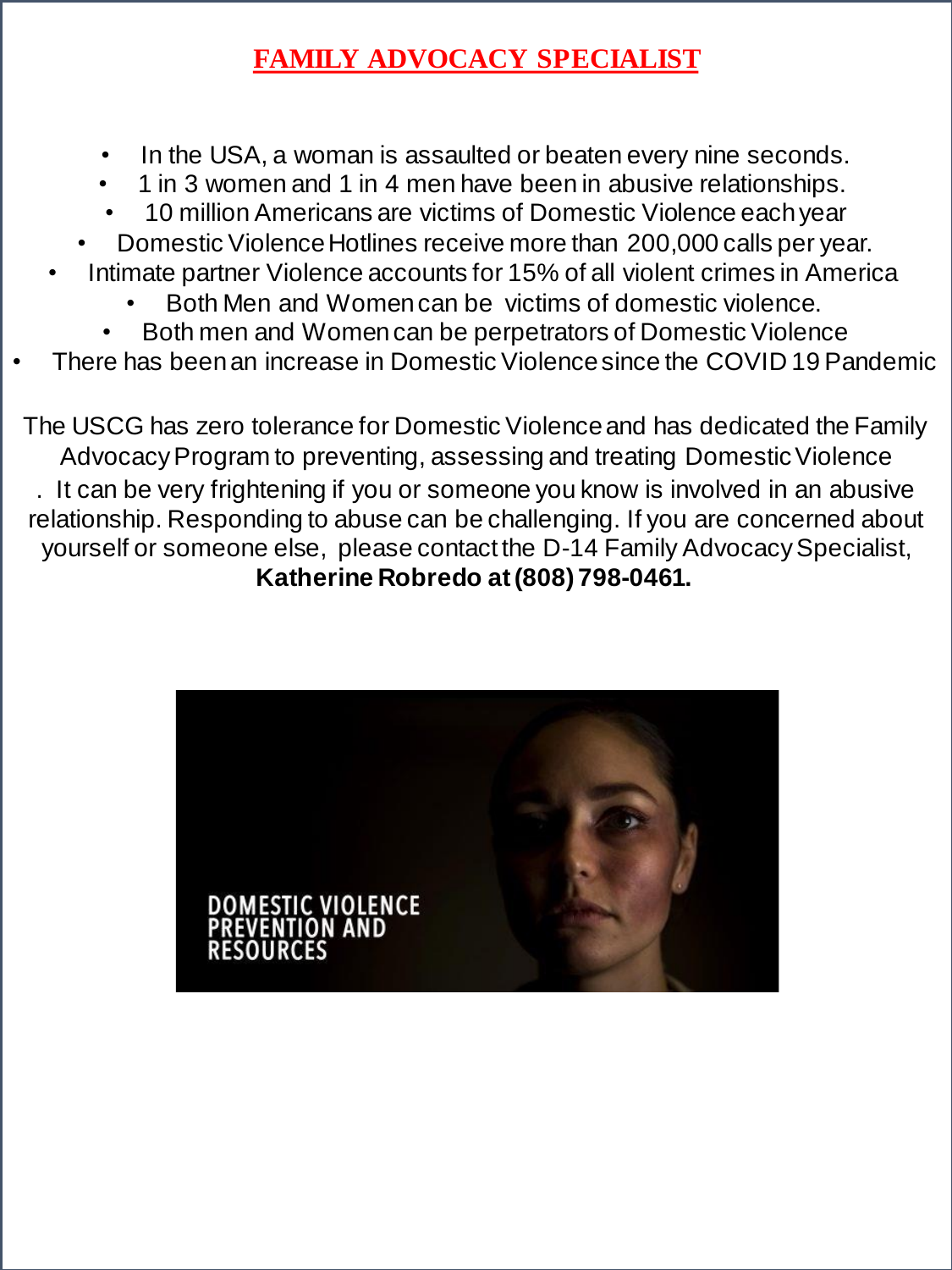## **FAMILY RESOURCE SPECIALIST**

#### **2022 Scholarship season has arrived**!

#### **Applications are accepted from February 1 – March 15, 2022**

There are many different types of scholarships for children and spouses of Coast Guard members: If you are the child of an active duty, retired, or active reserve Coast Guard member you are eligible to apply. For this year's scholarship cycle, successful applicants can expect awards ranging between \$1,000 to \$5, 000.

Scholarships and grants for Coast Guard spouses provide an opportunity for a college education. The Delta Dental Grant offers \$2, 000 scholarships per year for E3-E-6 spouses who are pursuing an oral health and wellness degree.

The Coast Guard also has scholarships for children of fallen Coast Guard members. Applications are accepted anytime throughout the year.

**The Captain Ernest W. Fox Perpetual Scholarship** is available for ActiveDuty Coast Guard, civil service employee personnel or their dependents. This \$2000 scholarship is to assist with the education and training of Aviation Logistics Center (ALC)in Elizabeth City, NC.

For applications and more information please visit:

[https://coastguardfoundation.org/scholarships?gclid=EAIaIQobChMI4K2\\_y4y67gIVpCCtBh3UwAq0EAAYBCA](https://coastguardfoundation.org/scholarships?gclid=EAIaIQobChMI4K2_y4y67gIVpCCtBh3UwAq0EAAYBCAAEgKf6PD_BwE) AEgKf6PD\_BwE

For further information on availability and requirements please contact our Program Manager Sage Williams at [swilliams@coastguardfoundation.org](mailto:swilliams@coastguardfoundation.org) or (860) 535-0786.

For additional questions or help, contact your Family Resource Specialist, Stacey Sawyer at: [Stacey.c.sawyer@uscg.mil](mailto:Stacey.c.sawyer@uscg.mil) or 808-688-7052.



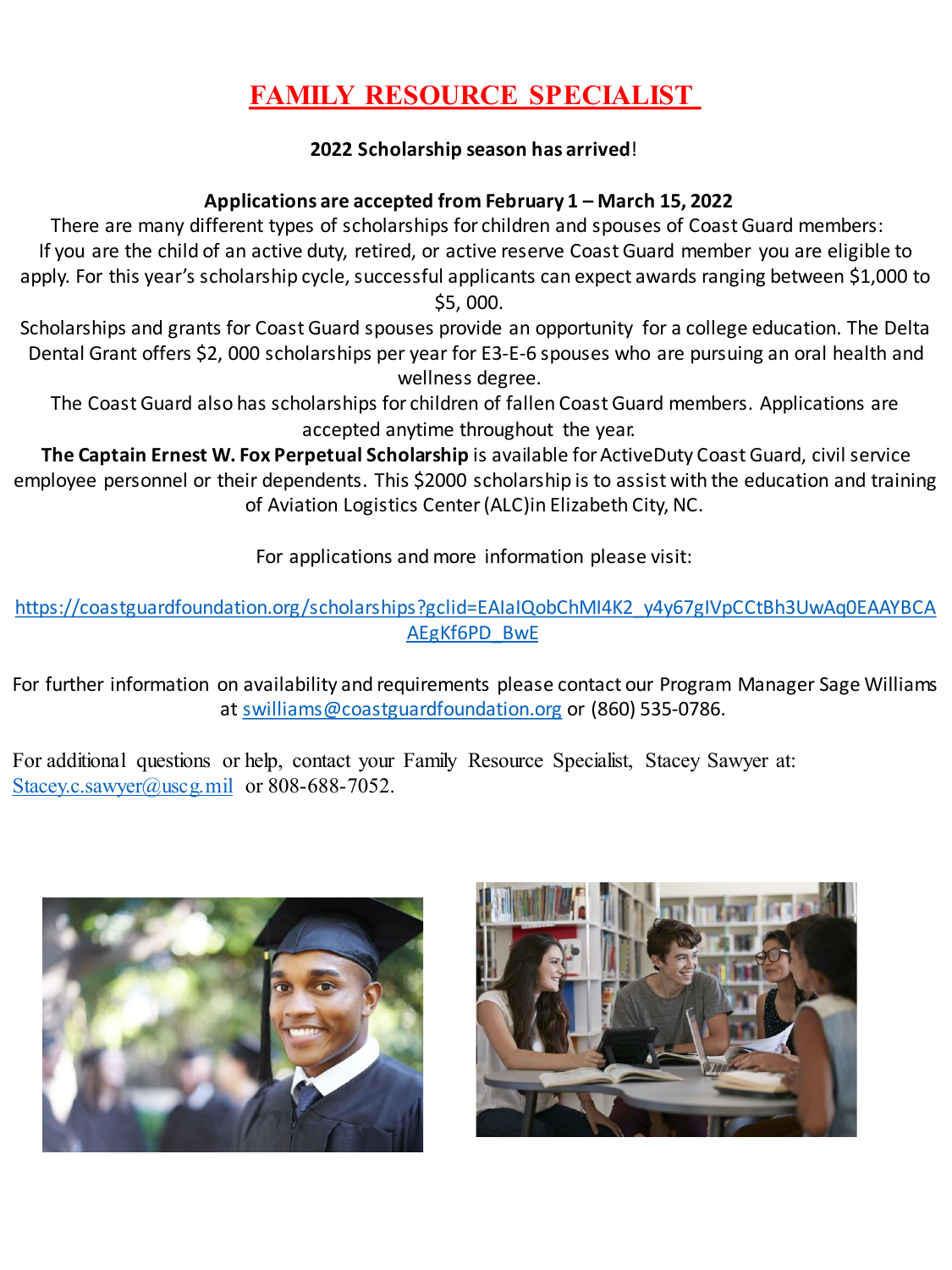## **OMBUDSMAN PROGRAM**

Ombudsmen are usually spouses of Coast Guard service members attached to the Command who volunteer in an official capacity for the command and are trained to assist Command families with information and referrals, facilitate communication between the Command and families and provide readiness support during deployments, emergencies or crises. Click the link [https://cgombudsmanregistry.org](https://cgombudsmanregistry.org/) and choose the: "Contact Your Ombudsman" option.

For more information, contact the Ombudsman Coordinator at [Jessica.r.dung@uscg.mil](mailto:jessica.r.dung@uscg.mil) or (808) 419-4728

## **PERSONAL FINANCIAL MANAGER**

#### **TAX SEASON IS HERE!!**

Are your ready to file your taxes? Do you have all your tax documents ready? 2021 has been a busy year with a lot of changes. It is important that you get organized to make sure you don't miss out on tax benefits. You should gather all your tax documents such as W-2s, 1099s and any other documents that support any income, tax credits and deductions that you may qualify to claim on your tax return.

Having all the information in hand when filing can ensure your tax return is complete and accurate and it will help avoid refund delays. This is especially important for people who received advance Child Tax Credit Payments or Economic Impact Payments in 2021. The IRS is mailing letter 6419 to recipients of the advance child tax credit payments and letter 6475 to recipients of the Economic Impact Payments. Taxpayers need to have those letters available when preparing their tax return.

#### **File your Federal and State Taxes Online for Free!**

CGSUPRT offers free tax filing through H&R Block online. You must go through the CG SUPRT website [https://www.cgsuprt.com](https://www.cgsuprt.com/), click on "My CGSUPRT site login", enter the password "USCG" then click on "free tax filing" and follow the instructions to create an account. This service is available to Coast Guard active-duty members, civilian employees, members of the selected reserve, and their dependent family members.

#### **For more information, contact your Personal Financial Manager at [graziella.panetta@uscg.mil](mailto:graziella.panetta@uscg.mil) or 808-291-3154**